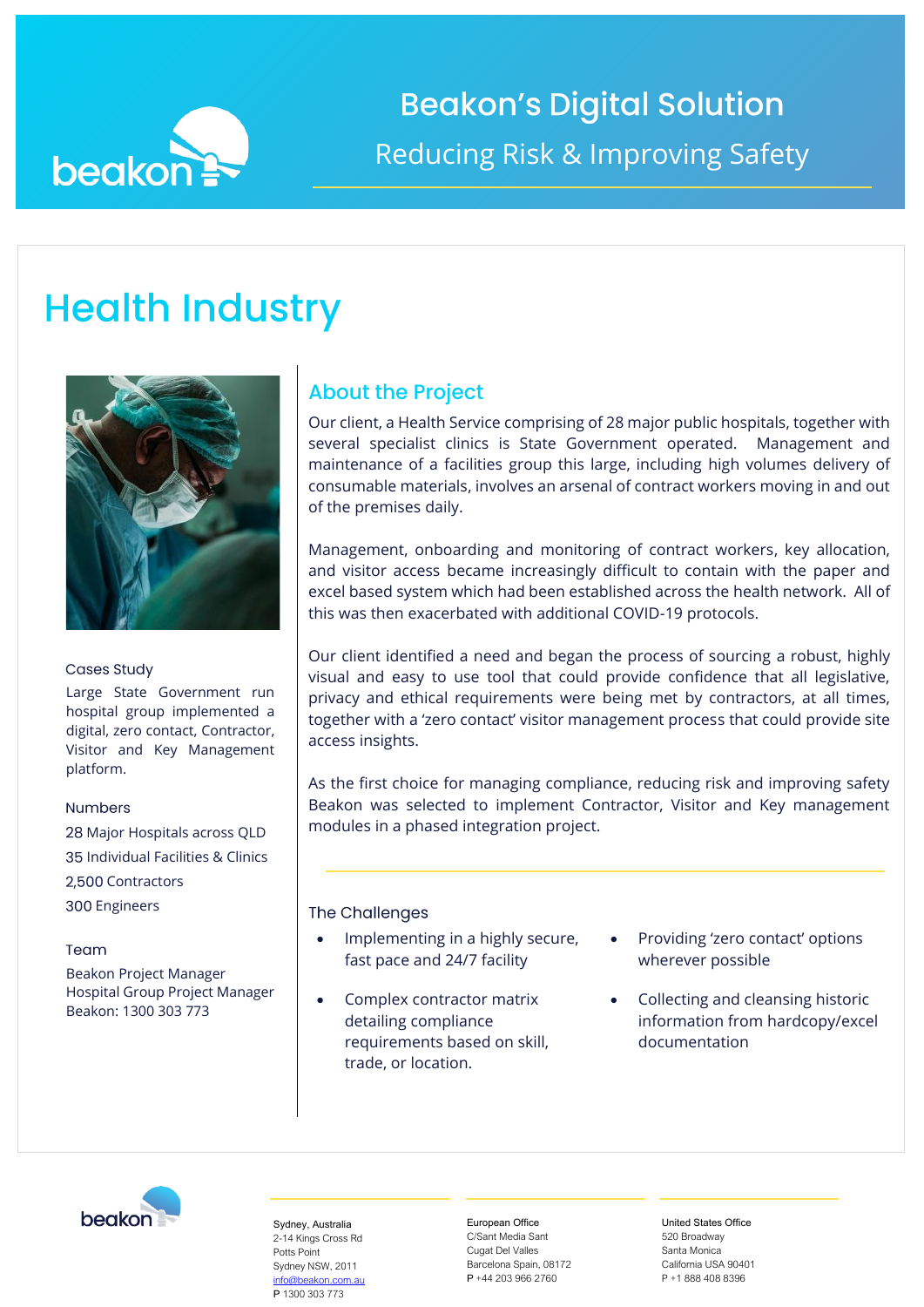

# **Strategy, Goals, Results**

"We now have the ability to see who is on site, why, for how long, and peace of mind they are compliant.

The added benefit of key allocation and authorisation without the need for manual interaction has also given us the opportunity to reallcoate resources that would otherise have been dedicated to signing keys in and out".

**Project Lead Hospital Service** 



### **Implementation Strategy**

The Hospital Service had a tight timeframe to implement the Beakon system and so the implementation strategy was formulated to accommodate this.

Whilst the implementation timeline was a challenge, it was important to get the fundamentals right, and so we adopted a staged approach using most functionality straight 'Out of the Box'. Beakon's off-the shelf framework is ISObased which not only met the base-level requirements it exceed expectations.

We began with a smaller 'pilot' site with dedicated resources to finalise master configuration, automated workflows and integrations. This gave the team all the operational insight required to successfully implement Beakon in readiness to easily scale across all sites with confidence.

### The Goal

Implement Beakon, a single cloud-based software system to manage onboarding, licenses, and insurances for 3PL contractor Companies and Workers. An easy-toaccess and easy-to-use portal/interface for end-users, including full mobile functionality and the ability to manage workers and visitors entry/exit all in the one place, with 'zero touch'.

- Comprehensive, real-time reporting.
- Clear, 'traffic light' system to provide visual indication of compliance to legislation and compliance to their own Health and Safety framework.
- Visitor and Contractor Worker site access management
- Key allocation and authorization management
- Extensive traceability to monitor privacy requirements
- Genuine learning and induction platform

Holistic overview of workforce compliance, movement, and access



Sydney, Australia 2-14 Kings Cross Rd Potts Point Sydney NSW, 2011 [info@beakon.com.au](mailto:info@beakon.com.au) P 1300 303 773

European Office C/Sant Media Sant Cugat Del Valles Barcelona Spain, 08172 P +44 203 966 2760

United States Office 520 Broadway Santa Monica California USA 90401 P +1 888 408 8396